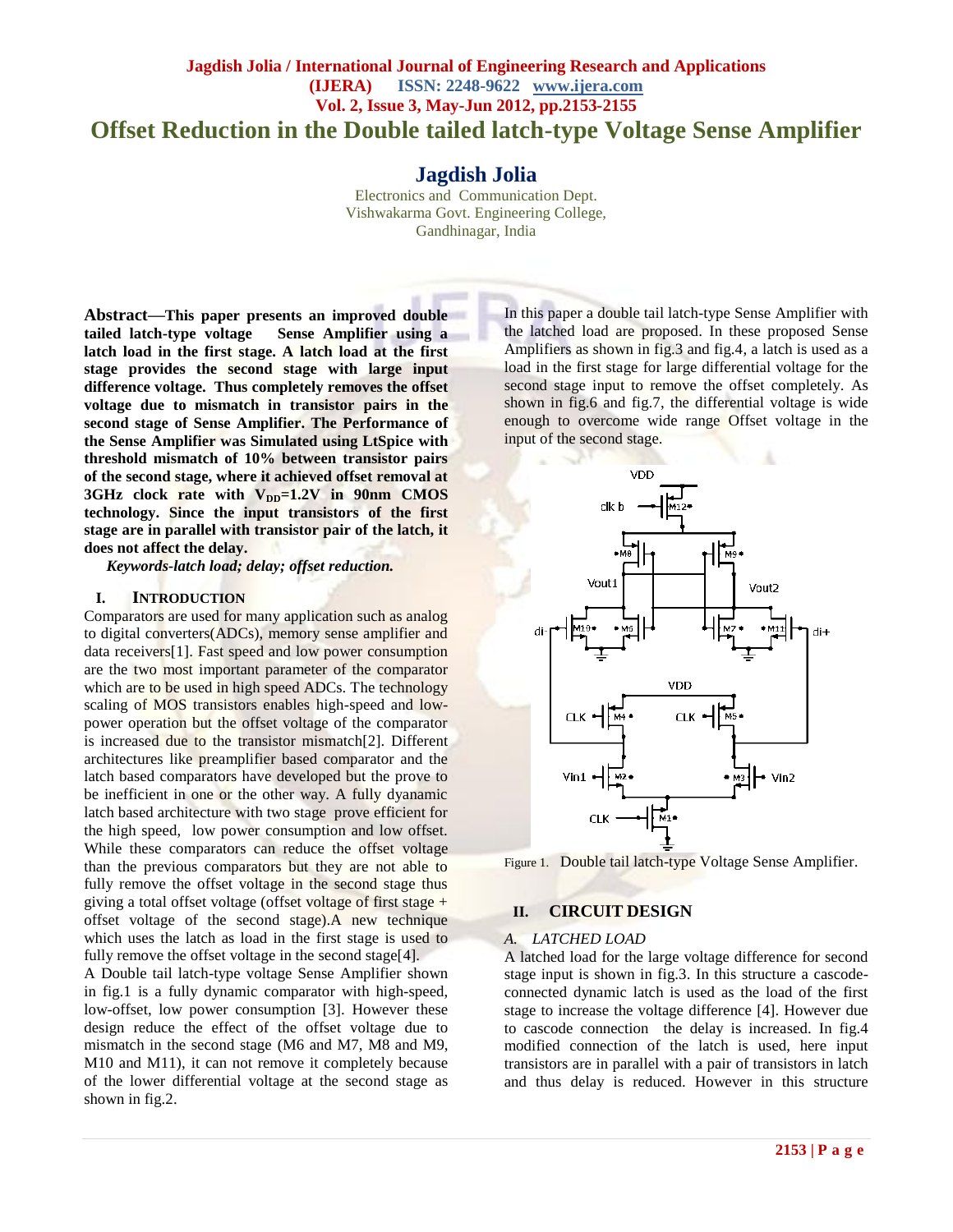## **Jagdish Jolia / International Journal of Engineering Research and Applications (IJERA) ISSN: 2248-9622 www.ijera.com Vol. 2, Issue 3, May-Jun 2012, pp.2153-2155**

accurate timing of the CLKB is required as shown in fig.5.











Figure 4. Double tail latch-type Voltage Sense Amplifier with latched load ( parallel connection).

## **OPERATION**

Both of these structures operate in a similar way. During the reset phase (CLK= $0V$  and CLKB= $V_{DD}$ ), transistors  $M4$  and M5 precharge the Di nodes to  $V_{DD}$ , which causes M10 and M11 to discharge the output nodes to ground. After the reset phase, in the evaluation phase( $CLK=V_{DD}$ and CLKB=0V), the tail transistor M1 and M12 turns ON and the latch of the first stage start regenerating depending on the input differential voltage (Vin1 – Vin2), Producing a large difference voltage. This difference voltage is sense at the second stage input and the second stage latch regenerate output voltage Out1 and Out2 as shown in the fig.6 and fig.7.



Figure 5. Accurate Waveform of CLK and CLKB for zero offset in SA with parallel connected latch load.